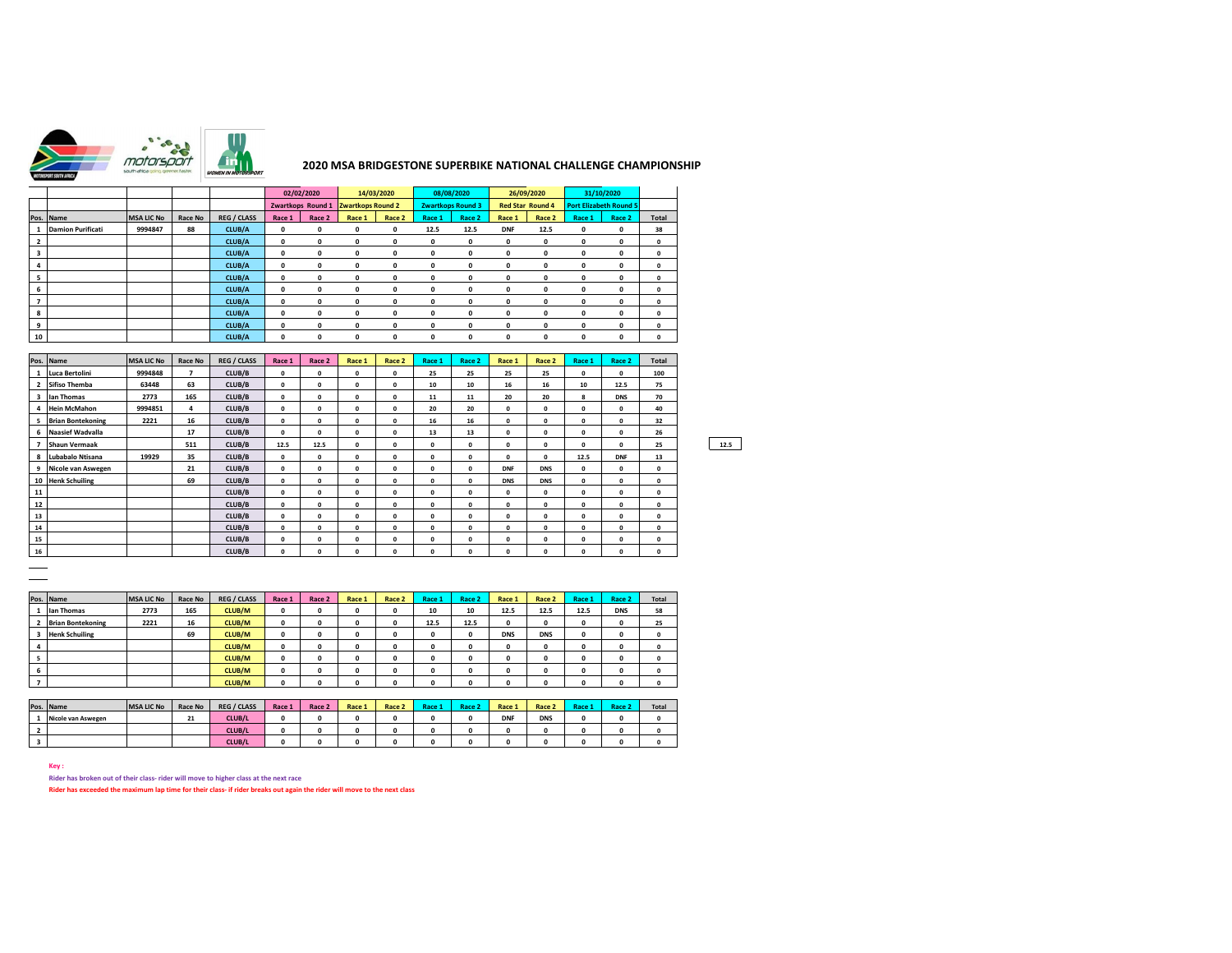

## **2020 MSA BRIDGESTONE SUPERBIKE NATIONAL CHALLENGE CHAMPIONSHIP**

|                         |                          |                   |                         |                |              | 02/02/2020        |               | 14/03/2020   |                          |               |              | 08/08/2020               |               |              | 26/09/2020             |               |              | 31/10/2020                    |               |              |
|-------------------------|--------------------------|-------------------|-------------------------|----------------|--------------|-------------------|---------------|--------------|--------------------------|---------------|--------------|--------------------------|---------------|--------------|------------------------|---------------|--------------|-------------------------------|---------------|--------------|
|                         |                          |                   |                         |                |              | Zwartkops Round 1 |               |              | <b>Zwartkops Round 2</b> |               |              | <b>Zwartkops Round 3</b> |               |              | <b>RedStar Round 4</b> |               |              | <b>Port Elizabeth Round 5</b> |               |              |
| Pos.                    | <b>Name</b>              | <b>MSA LIC No</b> | <b>Race No</b>          | Region / Class | Laps         | Overall           | <b>Points</b> | Laps         | Overall                  | <b>Points</b> | Laps         | Overall                  | <b>Points</b> | Laps         | Overall                | <b>Points</b> | Laps         | <b>Overall</b>                | <b>Points</b> | Total        |
|                         | <b>Sifiso Thomas</b>     | 3448              | 63                      | CLUB/B         | $\Omega$     | $\Omega$          | $\mathbf{a}$  | $\mathbf{0}$ | $\Omega$                 | $\Omega$      | 22           | 25.35.533                | 18            | 17           | 35.46.149              | 25            | 22           | 24.58.266                     | 29            | 72           |
| $\overline{2}$          | lan Thomas               | 2773              | 165                     | CLUB/B         | $\Omega$     | 0                 | $\Omega$      | $\Omega$     | $\Omega$                 | $\mathbf 0$   | 22           | 25.27.039                | 20            | 20           | 41.50.955              | 27            | 8            | 09.11.317                     | 13            | 60           |
| $\overline{\mathbf{3}}$ | Luca Bertolini           | 99948480          | $\overline{7}$          | CLUB/B         | $\Omega$     | $\mathbf 0$       | $\Omega$      | $\mathbf{0}$ | $\Omega$                 | $\Omega$      | 24           | 26.14.651                | 29            | 20           | 40.00.164              | 29            | $\Omega$     | $\mathbf{0}$                  | 0             | 58           |
|                         | <b>Damion Purificati</b> | 99948471          | 88                      | CLUB/A         | $\Omega$     | $\Omega$          | $\Omega$      | $\mathbf{0}$ | $\Omega$                 | $\Omega$      | 23           | 25.33.719                | 26            | 13           | 26.31.890              | 15            | $\Omega$     | $\mathbf{0}$                  | 0             | 41           |
| 5                       | <b>Shaun Vermaak</b>     |                   | 511                     | CLUB/B         | 24           | 26.19.442         | 30            | $\mathbf{0}$ | $\Omega$                 | $\Omega$      | $\Omega$     | $\mathbf{0}$             | 0             | 0            | 0                      | $\mathbf{0}$  | $\Omega$     | $\mathbf{0}$                  | 0             | 30           |
| 6                       | <b>Hein McMahon</b>      | 99948518          | $\overline{\mathbf{4}}$ | CLUB/B         | $\mathbf 0$  | $\Omega$          | $\Omega$      | $\Omega$     | $\Omega$                 | $\Omega$      | 24           | 26.42.220                | 27            | $\Omega$     | 0                      | $\Omega$      | $\Omega$     | $\mathbf{0}$                  | 0             | 27           |
| $\overline{7}$          | <b>Brian Bontekoning</b> | 2221              | 16                      | CLUB/B         | $\Omega$     | $\Omega$          | $\Omega$      | $\Omega$     | $\Omega$                 | $\Omega$      | 24           | 26.48.738                | 25            | $\Omega$     | 0                      | $\Omega$      | $\Omega$     | $\Omega$                      | $\Omega$      | 25           |
| 8                       | <b>Naasief Wadvalla</b>  |                   | 17                      | CLUB/B         | $\mathbf 0$  | 0                 | $\Omega$      | $\mathbf{0}$ | $\Omega$                 | $\Omega$      | 23           | 26.03.102                | 23            | 0            | 0                      | $\mathbf{0}$  | $\Omega$     | $\mathbf{0}$                  | $\Omega$      | 23           |
| 9                       | Lubabalo Ntisana         | 199929            | 35                      | CLUB/B         | $\Omega$     | $\mathbf 0$       | $\Omega$      | $\mathbf{0}$ | $\Omega$                 | $\Omega$      | $\mathbf{o}$ | $\Omega$                 | 0             | 0            | 0                      | $\mathbf{0}$  | 12           | 13.31.801                     | 15            | 15           |
| 10                      | Nicole van Aswegen       |                   | 21                      | CLUB/B         | $\Omega$     | $\mathbf{0}$      | $\Omega$      | $\mathbf{0}$ | $\Omega$                 | $\Omega$      | $\Omega$     | $\Omega$                 | $\Omega$      | 4            | 08.07.665              | $\mathbf{0}$  | $\Omega$     | $\mathbf{0}$                  | $\Omega$      | $\mathbf 0$  |
| 11                      | <b>Henk Schuiling</b>    |                   | 69                      | CLUB/B         | $\mathbf 0$  | 0                 | $\Omega$      | $\Omega$     | $\Omega$                 | $\mathbf 0$   | $\mathbf 0$  | $\mathbf{0}$             | $\Omega$      | 0            | <b>DNS</b>             | $\Omega$      | $\mathbf{0}$ | $\mathbf{0}$                  | $\Omega$      | $\mathbf 0$  |
| 12                      |                          |                   |                         |                | $\Omega$     | $\mathbf 0$       | $\Omega$      | $\mathbf{0}$ | $\Omega$                 | $\Omega$      | $\Omega$     | $\mathbf{0}$             | $\Omega$      | $\Omega$     | $\mathbf 0$            | $\Omega$      | $\Omega$     | $\mathbf{0}$                  | 0             | $\mathbf{0}$ |
| 13                      |                          |                   |                         |                | $\Omega$     | $\mathbf 0$       | $\Omega$      | $\mathbf{0}$ | $\Omega$                 | $\Omega$      | $\Omega$     | $\mathbf{0}$             | $\Omega$      | $\mathbf{0}$ | 0                      | $\Omega$      | $\Omega$     | $\mathbf{0}$                  | 0             | $\Omega$     |
| 14                      |                          |                   |                         |                | $\Omega$     | 0                 | $\Omega$      | $\mathbf{0}$ | $\Omega$                 | $\Omega$      | $\Omega$     | $\mathbf{0}$             | $\Omega$      | 0            | 0                      | $\mathbf 0$   | $\Omega$     | $\mathbf{0}$                  | $\Omega$      | $\mathbf 0$  |
| 15                      |                          |                   |                         |                | $\Omega$     | 0                 | $\Omega$      | $\Omega$     | $\Omega$                 | $\Omega$      | $\Omega$     | $\mathbf{0}$             | $\Omega$      | $\Omega$     | 0                      | $\Omega$      | $\Omega$     | $\mathbf{0}$                  | 0             | $\mathbf 0$  |
| 16                      |                          |                   |                         |                | $\Omega$     | $\mathbf 0$       | $\Omega$      | $\mathbf{0}$ | $\mathbf{0}$             | $\Omega$      | $\Omega$     | $\Omega$                 | $\Omega$      | $\Omega$     | 0                      | $\Omega$      | $\Omega$     | $\mathbf{0}$                  | $\Omega$      | $\mathbf{0}$ |
| 17                      |                          |                   |                         |                | $\Omega$     | 0                 | $\Omega$      | $\mathbf{0}$ | $\Omega$                 | $\Omega$      | $\Omega$     | $\Omega$                 | $\Omega$      | $\Omega$     | 0                      | $\Omega$      | $\Omega$     | $\mathbf{0}$                  | $\Omega$      | $\mathbf{0}$ |
| 18                      |                          |                   |                         |                | $\Omega$     | $\mathbf 0$       | $\Omega$      | $\mathbf{0}$ | $\Omega$                 | $\Omega$      | $\Omega$     | $\Omega$                 | $\Omega$      | 0            | $\mathbf 0$            | $\Omega$      | $\Omega$     | $\mathbf{0}$                  | $\Omega$      | $\Omega$     |
| 19                      |                          |                   |                         |                | $\Omega$     | $\mathbf 0$       | $\Omega$      | $\Omega$     | $\Omega$                 | $\Omega$      | $\Omega$     | $\mathbf{0}$             | $\Omega$      | $\Omega$     | $\mathbf 0$            | $\Omega$      | $\Omega$     | $\mathbf 0$                   | $\Omega$      | $\Omega$     |
| 20                      |                          |                   |                         |                | $\Omega$     | 0                 | $\Omega$      | $\Omega$     | $\Omega$                 | $\Omega$      | $\Omega$     | $\mathbf{0}$             | $\Omega$      | $\Omega$     | $\mathbf 0$            | $\Omega$      | $\Omega$     | $\Omega$                      | $\Omega$      | $\Omega$     |
| 21                      |                          |                   |                         |                | $\mathbf 0$  | $\mathbf 0$       | $\Omega$      | $\mathbf{0}$ | $\Omega$                 | $\Omega$      | $\Omega$     | $\mathbf{0}$             | $\Omega$      | $\Omega$     | 0                      | $\Omega$      | $\Omega$     | $\mathbf{0}$                  | 0             | $\mathbf{0}$ |
| 22                      |                          |                   |                         |                | $\Omega$     | $\mathbf 0$       | $\Omega$      | $\mathbf{0}$ | $\Omega$                 | $\Omega$      | $\Omega$     | $\mathbf{0}$             | $\Omega$      | $\Omega$     | 0                      | $\Omega$      | $\Omega$     | $\Omega$                      | 0             | $\mathbf 0$  |
| 23                      |                          |                   |                         |                | 0            | 0                 | $\Omega$      | $\mathbf{0}$ | $\Omega$                 | $\mathbf 0$   | $\mathbf 0$  | $\mathbf{0}$             | $\Omega$      | 0            | 0                      | $\mathbf{0}$  | $\mathbf 0$  | $\mathbf{0}$                  | 0             | $\mathbf 0$  |
| 24                      |                          |                   |                         |                | $\Omega$     | 0                 | $\Omega$      | $\Omega$     | $\Omega$                 | $\Omega$      | $\Omega$     | $\Omega$                 | $\Omega$      | $\Omega$     | $\mathbf 0$            | $\Omega$      | $\Omega$     | $\Omega$                      | $\Omega$      | $\Omega$     |
| 25                      |                          |                   |                         |                | $\Omega$     | $\mathbf{0}$      | $\Omega$      | $\mathbf{0}$ | $\mathbf{0}$             | $\Omega$      | $\Omega$     | $\Omega$                 | $\Omega$      | $\Omega$     | $\mathbf 0$            | $\Omega$      | $\Omega$     | $\Omega$                      | $\Omega$      | $\mathbf{0}$ |
| 26                      |                          |                   |                         |                | $\Omega$     | $\mathbf 0$       | $\mathbf{0}$  | $\mathbf{0}$ | $\Omega$                 | $\Omega$      | $\mathbf 0$  | $\Omega$                 | $\Omega$      | $\Omega$     | 0                      | $\Omega$      | $\Omega$     | $\mathbf 0$                   | $\Omega$      | $\Omega$     |
| 27                      |                          |                   |                         |                | $\Omega$     | $\Omega$          | $\Omega$      | $\mathbf{0}$ | $\Omega$                 | $\Omega$      | $\Omega$     | $\mathbf{0}$             | $\Omega$      | $\Omega$     | $\mathbf 0$            | $\Omega$      | $\Omega$     | $\mathbf 0$                   | $\Omega$      | $\Omega$     |
| 28                      |                          |                   |                         |                | $\Omega$     | 0                 | $\mathbf{0}$  | $\mathbf{0}$ | $\Omega$                 | $\Omega$      | $\Omega$     | $\Omega$                 | $\Omega$      | $\Omega$     | 0                      | $\Omega$      | $\Omega$     | $\Omega$                      | $\Omega$      | $\Omega$     |
| 29                      |                          |                   |                         |                | $\Omega$     | 0                 | $\mathbf{a}$  | $\Omega$     | $\Omega$                 | $\mathbf{r}$  | $\Omega$     | $\mathbf{0}$             | $\Omega$      | $\Omega$     | $\mathbf{0}$           | $\Omega$      | $\Omega$     | $\mathbf 0$                   | $\Omega$      | $\mathbf 0$  |
| 30                      |                          |                   |                         |                | $\mathbf{0}$ | $\Omega$          | $\Omega$      | $\mathbf{0}$ | $\Omega$                 | $\Omega$      | $\Omega$     | $\mathbf{0}$             | $\mathbf{0}$  | $\mathbf 0$  | 0                      | $\mathbf{0}$  | $\Omega$     | $\mathbf{0}$                  | 0             | $\mathbf 0$  |
| 31                      |                          |                   |                         |                | $\mathbf{0}$ | $\mathbf 0$       | $\Omega$      | $\mathbf{0}$ | $\Omega$                 | $\Omega$      | $\Omega$     | $\Omega$                 | $\Omega$      | $\Omega$     | 0                      | $\Omega$      | $\Omega$     | $\mathbf{0}$                  | $\Omega$      | $\mathbf{0}$ |
| 32                      |                          |                   |                         |                | $\Omega$     | $\Omega$          | $\Omega$      | $\mathbf{0}$ | $\Omega$                 | $\Omega$      | $\Omega$     | $\Omega$                 | $\Omega$      | $\Omega$     | 0                      | $\Omega$      | $\Omega$     | $\Omega$                      | $\Omega$      | $\mathbf{0}$ |